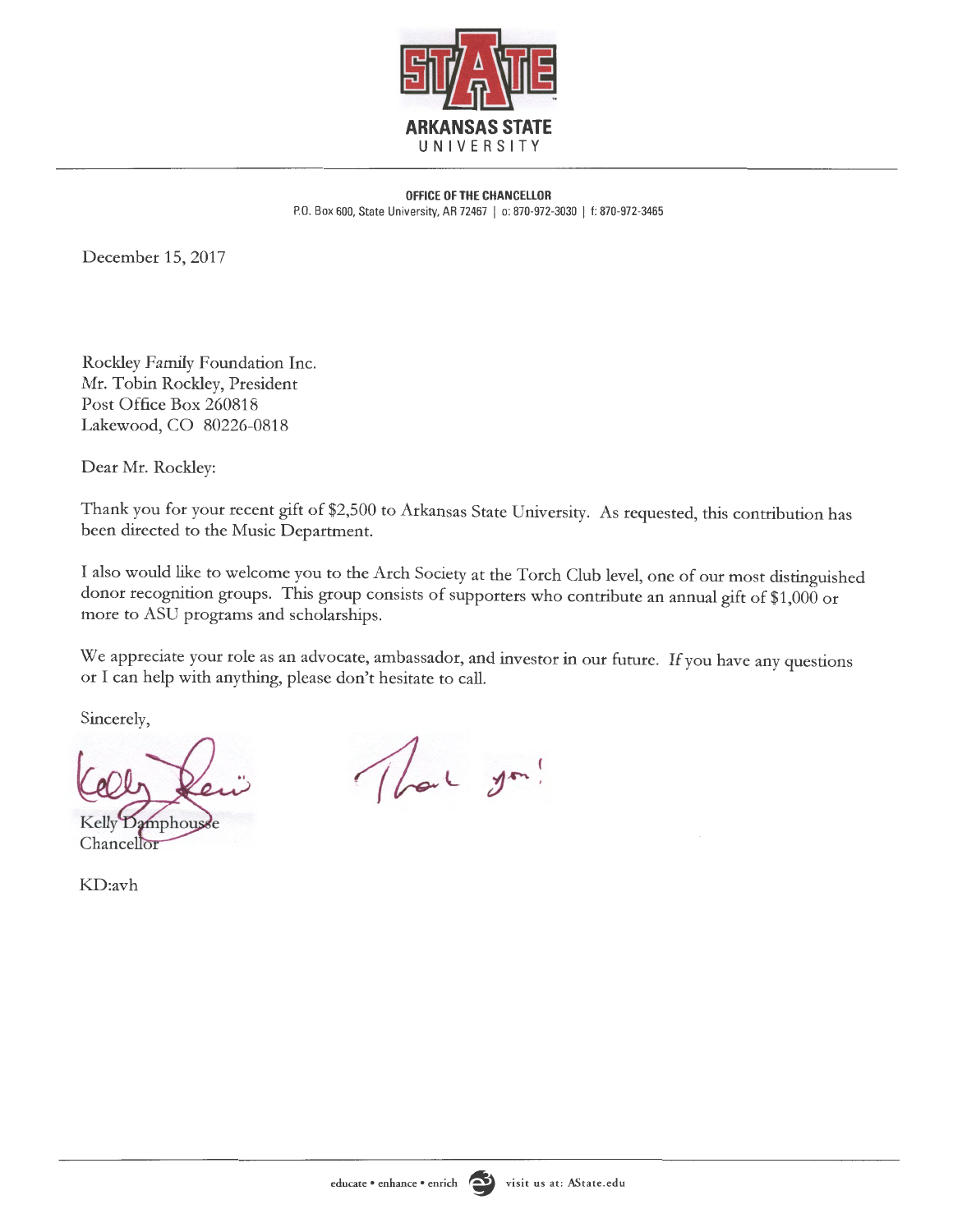

**COLLEGE OF LIBERAL ARTS** & **COMMUNICATION**  Dean's Office | P.O. Box 1150, State University, AR 72467 | o: 870-972-3973 | f: 870-972-3976

December 8, 2017

Rockley Family Foundation Inc. PO Box 260818 Lakewood, CO 80226-0818

Dear Sir or Madam:

As the Fall 2017 term is coming to a close, we are busy preparing for Spring 2018. There is a great deal of excitement in the College of Liberal Arts and Communication. I would like to share a few reasons behind this excitement by highlighting some of our faculty and students' recent accomplishments.

- A new Communication Center has opened in the Learning Commons area of the library. The center provides communication and speech tutoring for any stage of a public speaking event -- from preparation to presentation.
- Dr. Rollin Tusalem, associate professor of political science, has been selected as the Polity Prize winner for 2017. The award is given by the Northeastern Political Science Association for the best research article published in their journal.
- Dr. Susan Whiteland, assistant professor of art education received the Arkansas Higher Education Art Educator of the Year award.
- For the first time, Arkansas State University had three students receive Fulbright Awards. We are proud to be able to say that all three are from this college!
- At an awards banquet on November 14, 2017, A-State students took home Diamond Journalism Awards from the Society of Professional Journalists. Awards included second place for Video Online Division, third place for Hard News Radio/Podcasts Division, first and third place for Feature Student Journalism Division and first through third places for News Student Journalism Division.

I want to take a moment to express our gratitude for your support for the Department of Music. Your gifts help to make the accomplishments like those mentioned above possible for our students. This allows our graduates to enter today's workforce as viable employees and sets the stage for further successes.

We look forward to the opportunities that the remainder of 2017 will bring!

Sincerely,

 $M.$ 

Dr. Carl M. Cates Dean

CMC: sjw